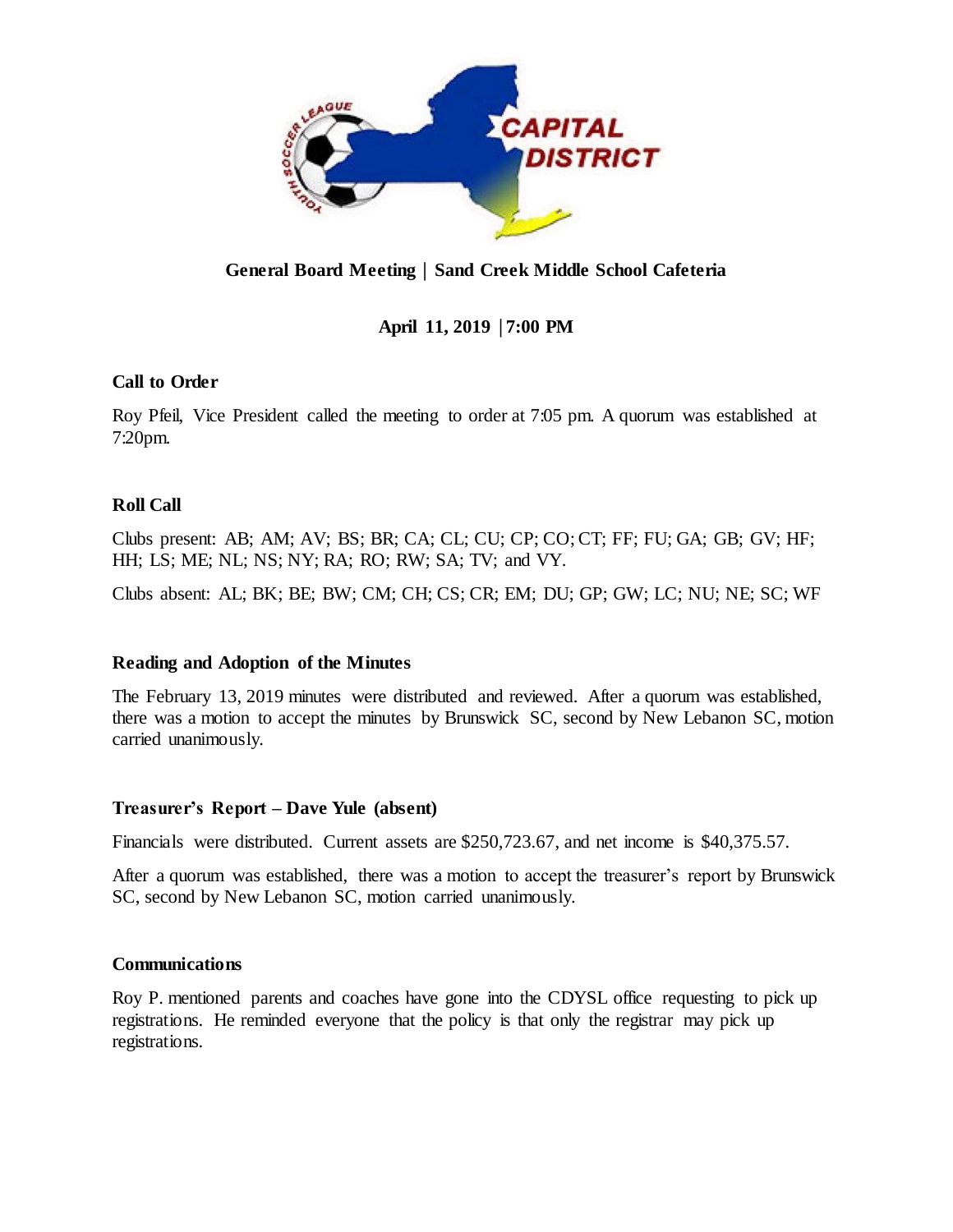#### **Comments from the Floor**

Brunswick SC asked what the percentage of club registrations and rosters that have been processed. Roy P. responded that currently the office is processing registrations that came in April 5<sup>th</sup>. Tammy K, also commented that they are holding on several registrations that are missing some paperwork, and that those teams have been notified.

Ballston Spa SC asked if there was any new information since last meetings discussion regarding if additional background checks are necessary for people that have already had a background check. Roy P. said that he has not received any new information, and that since Tim F. is not in attendance, there is no further information at this time.

### **Reports of Officers and Standing Committees**

#### **Standing Committee Reports:**

**1. Rules – Scott Swere (absent)** No report

### **2. Registrations – Tammy Kishbaugh**

Tammy K. reported that Stephanie in the CDYSL office is currently working on guest player passes.

Greenbush SC asked if registrations are up/down this year. Tammy K. reported that registrations are up a little from last year. Roy P. also mentioned that about 70 teams have gone to EDP.

Rotterdam SC asked if guest player passes are being processed in the usual 10-day time frame. Tammy K. confirmed that the turnaround should be roughly 10 days

#### **3. Games – Paul Bascomb**

Paul B. reminded clubs not to put a coach on the roster unless they have a license. The CDYSL office is checking rosters, and if the coach doesn't have a license, they must be on the spectator side of the field during games. He clarified that managers do get a pass for risk management, but they can't coach. Rotterdam SC asked if a game can begin without a coach if the manager has a manager pass. Paul confirmed that they can.

Paul B. mentioned that the schedule change deadline has passed, and any future changes will incur a fee.

Paul B. recommended keeping photos on the managers phone of the passes as a backup, however the picture must include the front and back of the pass (need to see the CDYSL stamp on the back). This is the same situation for rosters and guest player passes, however it is the team's responsibility to handwrite the roster for the referees.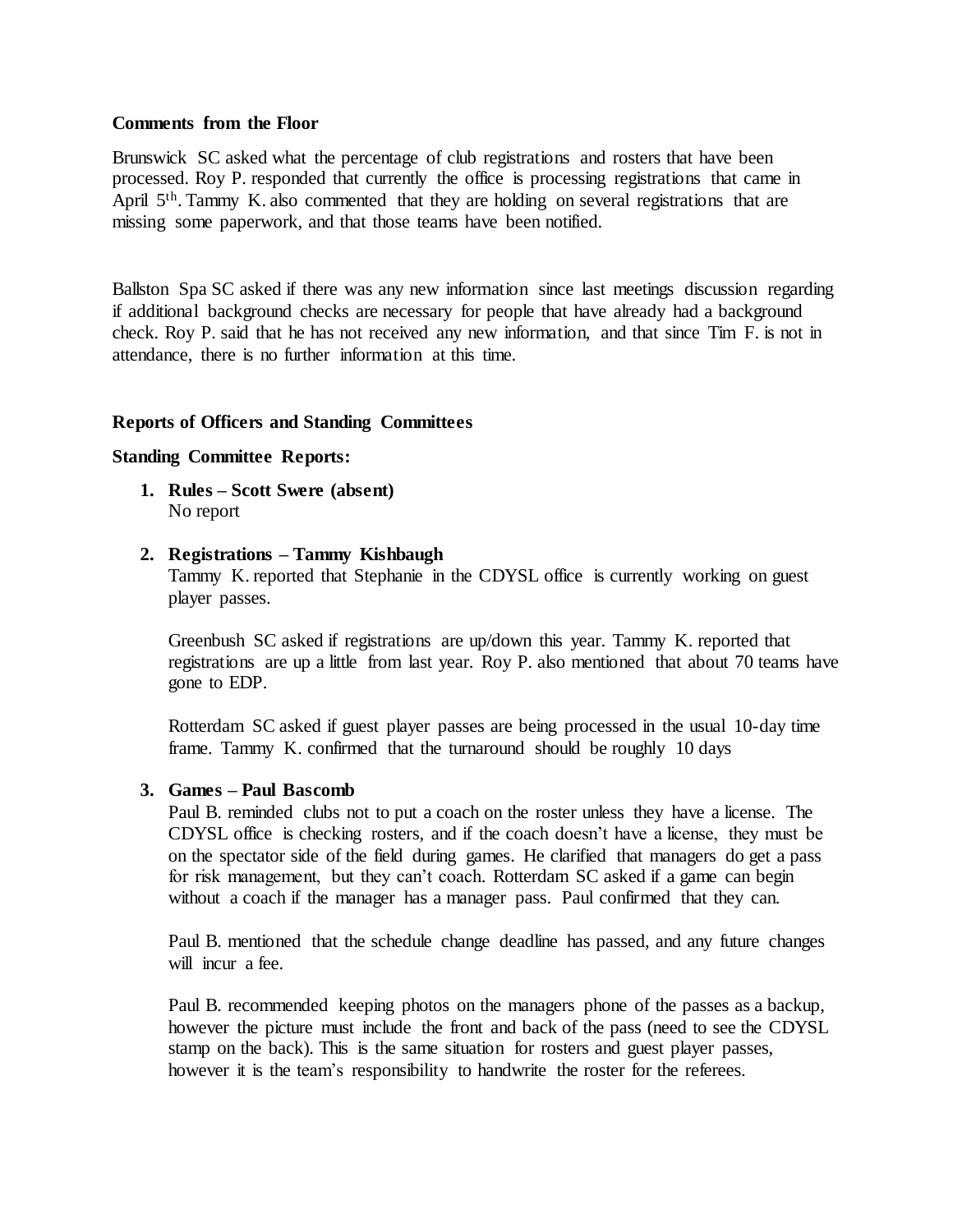Paul B. mentioned that the CDYSL office will contact you when your paperwork is done, please don't come to the office or call them for a status. They are handled in the order they were received, as long as all required paperwork was provided.

Paul B reported that there are 60 new referees. Please send any feedback about the referees to the office. Paul B. reminded everyone that the home team coach is responsible for linesmen, and hat having the linesmen will greatly help the new referees.

- **4. Finance & Scholarship – Dave Yule (absent)** No report
- **5. Executive – Tim Owens (absent)** No report
- **6. Membership – Afrim Nezaj (absent)** No report

#### **7. Zero Tolerance/Appeals – Roy Pfeil**

Roy P. reported that all the club presidents have received a letter regarding the procedure to follow with unruly spectator, inappropriate referees, and codes of conduct. This letter was prepared by Roy P., and reviewed/agreed upon by the executive committee.

Roy said that about 12-15 zero tolerance reports were received. In each case, Roy P. wrote a response to both clubs involved, and all officials. From these reports last year, only 1 fine emerged due to that specific club receiving multiple zero tolerance reports.

Roy P. reminded everyone that the home club is responsible for managing unruly spectators. The officials have been told not to talk to spectators and should request that the home club coach take care of the situation.

**8. Arbitration - Tim Frament (absent)** No report

#### **9. Nominations**

Roy P. requested that anyone interested in running for a board position next year to contact the CDYSL office.

#### **Special Committees**

#### **1. Programs**

#### **a. Coaching Education – Roy Pfeil**

Roy P reported that classes fill very quickly. The recent 7v7 class filled in about 2 weeks, and there is an upcoming 9v9 class on May 5<sup>th</sup>, which has already been filled.

Roy P. clarified that 1<sup>st</sup> year coaches may complete an online.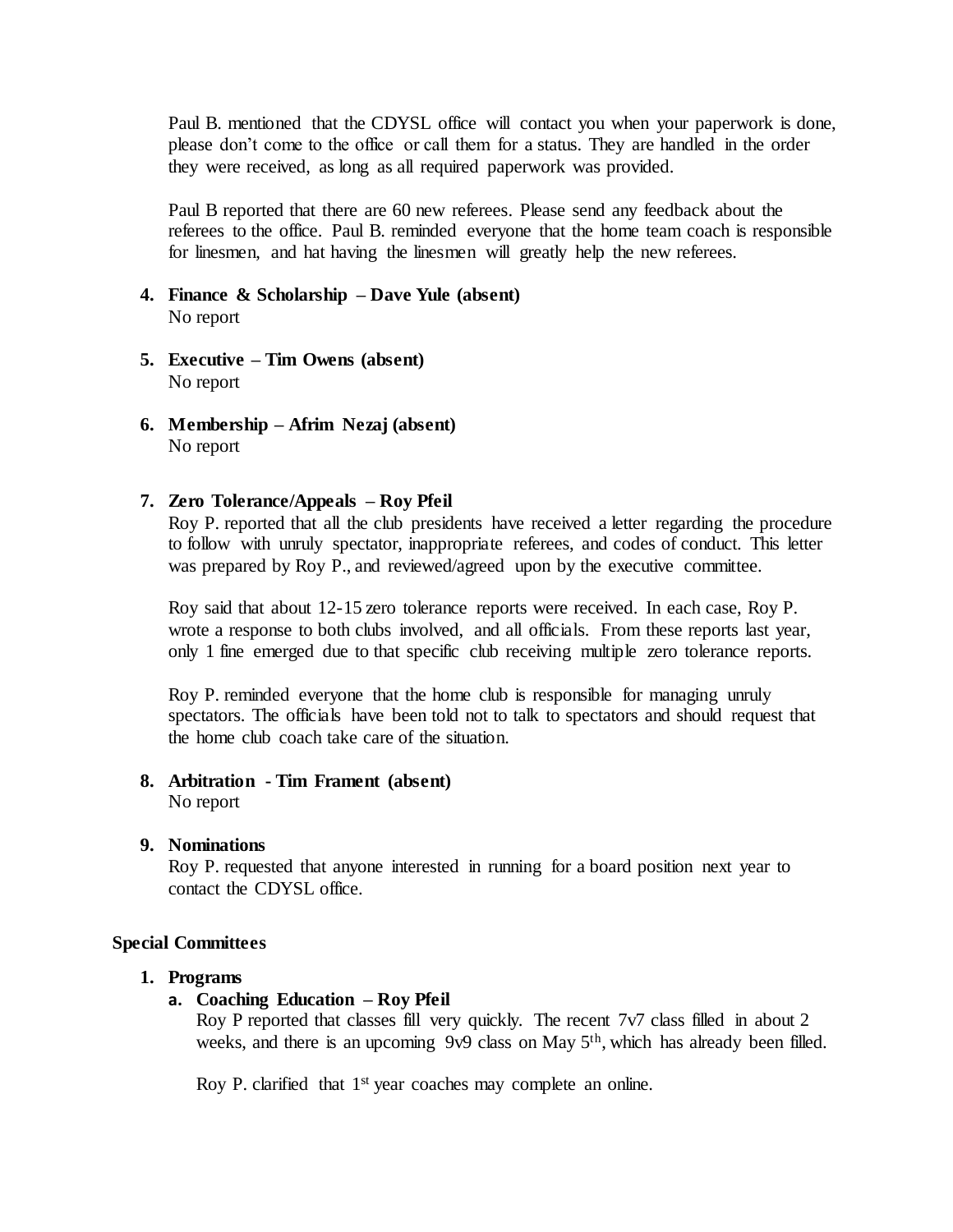Roy P. also commented that the Digital Coaching Center (DCC) has very good resources, with the goal of each session related to attacking or defending.

Roy P. mentioned that the Federation is promoting a new format called Play, Practice, Play. This format puts kids in a decision-making position in the context of the game. All activities are game related.

Henry Hudson SC asked if coaches may attend a class, even if the club doesn't have any Spring travel groups. Roy P. confirmed and said that this has been communicated to clubs.

#### **b. Coaches Workshop – Roy Pfeil**

Roy P. said that they received positive comments about the sessions, however he wished more coaches would attend. The CDYSL office did send out a survey and received minimal responses. Roy P. said he would like to expand the invitation to attend the workshop to other local coaches (recreation, school, etc.). Tammy K. confirmed that four of the session videos have been loaded to YouTube, and more will be available soon. Paul B. reminded everyone to spread the information about the videos to all coaches.

#### **c. ODP Program – Roy Pfeil**

Roy P. reported that next year, there will be 2 ODP training sites that will be rotated weekly on Monday evenings (Afrims & Milton Dome) so that the entire team will practice together. The reason ODP practiced on Sundays this year is that Eastern NY was not able to secure for Monday evenings. Roy P. mentioned that a benefit to playing ODP is that a player may play ODP as well as their high school team. Academy Developmental teams do not allow a player to also play on a high school team.

- **d. Exceptional Seniors Showcase** No report
- **e. TOP Soccer**

No report

#### **f. Empire Cup**

The Empire Cup is scheduled for the weekend of April 13<sup>th</sup>, and there are 82 teams registered. Roy P. said that the planning for this tournament had a late start, and unfortunately conflicted with a club or two's tournaments. He mentioned it was not the executive board's intention to conflict with a club.

Rotterdam SC asked Roy P. to clarify the statement that the conflict wasn't intentional since Rotterdam's tournament has been the same weekend for 22 years. Tammy K. said that Rotterdam's tournament date has bounced around some due to Easter, and Roy P. said that there was not a formal tournament request for that date when CDYSL put in for the new date. Roy P. reminded everyone that no clubs have a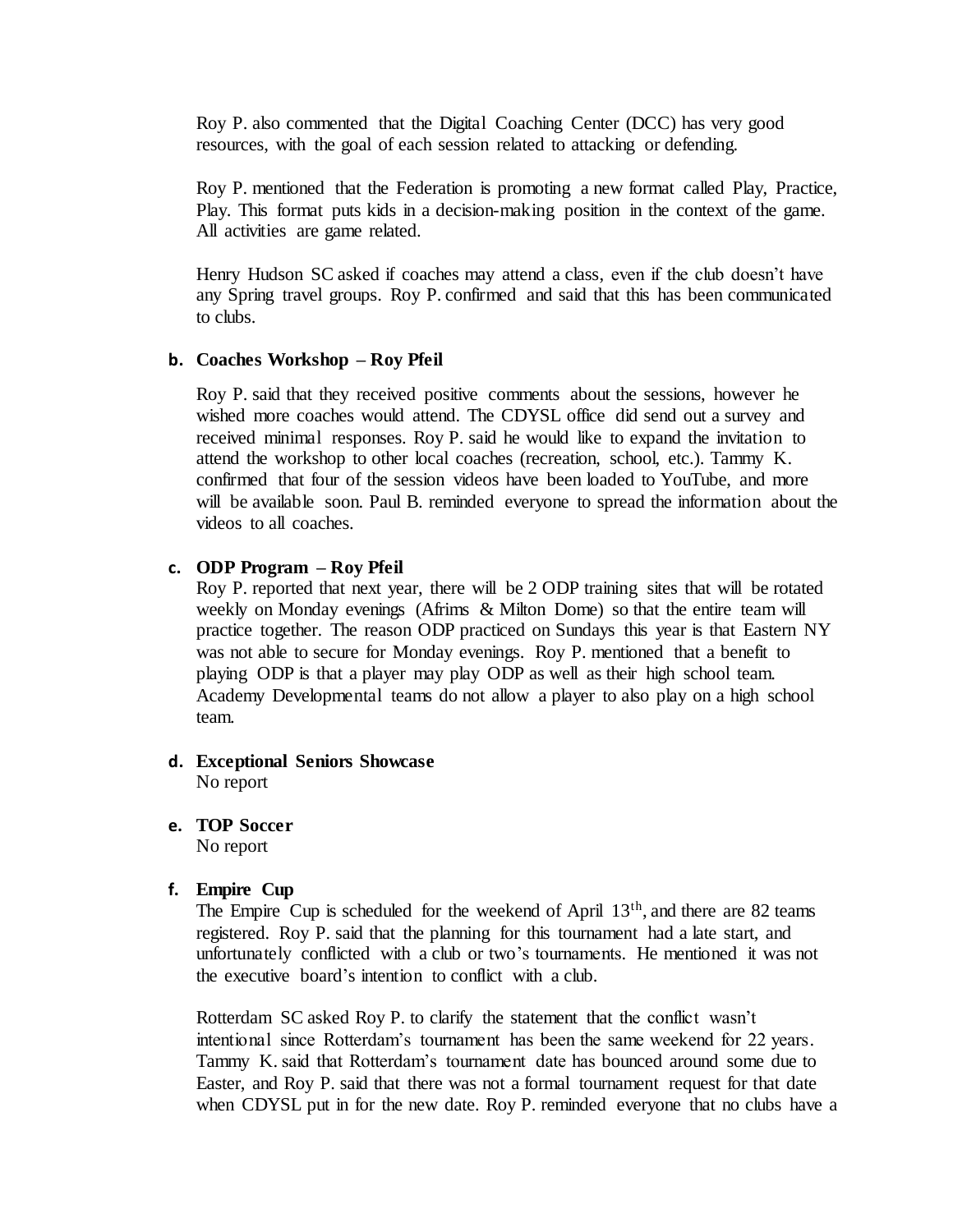lock on a date for tournaments. He reiterated that conflicts with other club's tournament dates were not intentional.

Roy P. recommended clubs submit requests for tournament dates as soon as possible, and that CDYSL does plan to continue with the April date for the Empire Cup in future years.

East Greenbush SC expressed a concern that the Empire Cup facility being reduced from 10 fields to 5 fields this year, and mentioned that his club has wide gaps of time between games. Roy P. said that the schedule is something that can be looked at for future years. He also said that other facilities could be researched as well as possibly teaming up to share the tournament with another club.

#### **Old Business**

- 1. Executive Board Secretary Position: Roy P. announced that there are 2 people interested in the position: Blair Downy (registrar for NY Elite) and Cathleen Knauf (registrar for Rotterdam SC).
	- Cathleen Knauf took the floor. She said she has been registrar for Rotterdam SC for 2 years and involved with the club for 8 years. She has also been the CDYSL representative for 2 years. In other volunteer groups she has also held a position of secretary.
	- Blair Downy was unable to attend the meeting, therefore Roy P. spoke on his behalf. Roy P. mentioned that Blair has been committed to soccer since NY Elite was formed.
	- Roy P. asked if anyone else was interested in the position. No further nominations at this time.

Paper ballots were distributed. After the vote, Tammy K. and Paul B. totaled the votes, and announced that Cathleen K. won the election. Roy P. welcomed Cathleen K. to the executive board.

#### **New Business**

- 1. Henry Hudson SC asked if recreation coaches could receive training. Roy P. responded that the club should contact him, and he would make arrangements.
- 2. Rule Change Proposal: all club presidents were emailed a copy of the proposals:

**Option 1:** Tim Frament proposed the following modification to Section II Article  $C(3)$ .

Current: Players registered as travel by the CDYSL, may not be registered simultaneously with another affiliated soccer team, club or league under USYSA. Proposed: Players registered as travel by the CDYSL may not be registered simultaneously with another affiliated soccer team, club or league under USYSA with the following exception listed in (a) below:

(a) A player may be registered as a travel player with a second under USYSA club provided that second registration is strictly for play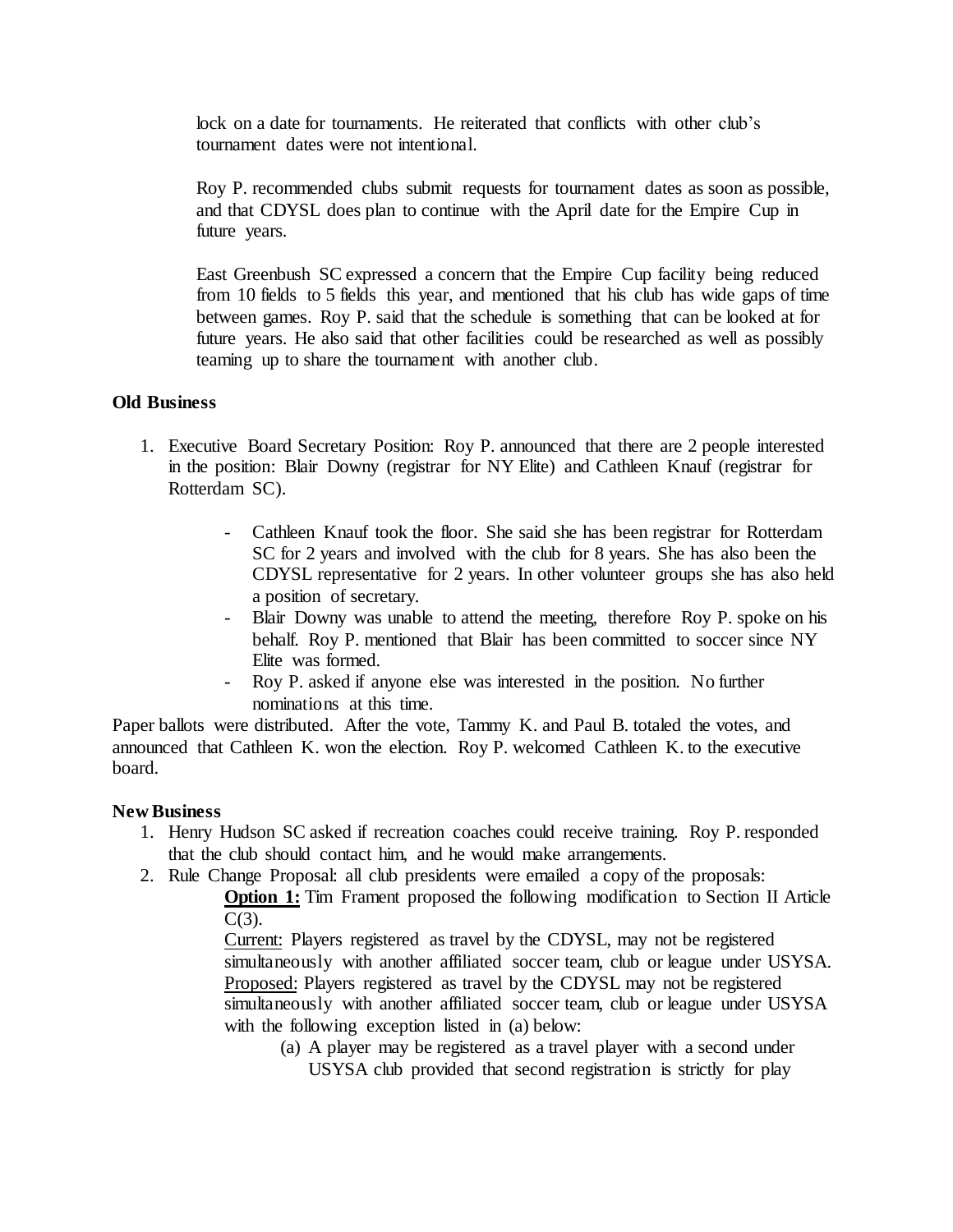outside of CDYSL. Under no circumstances may a player participate in CDYSL league games for more than one club at a time.

**Option 2:** EDP suggested that a form be created that clubs use in which both clubs involved sign off. The home club signs the form allowing the player to play EDP with the second club. The game card could be printed through gotsoccer, so it isn't an SI Play issue.

EDP said that many leagues use the  $2<sup>nd</sup>$  option.

East Greenbush SC asked if there was any wording of who the primary club is? He said that invariably there will be tournaments where the EDP and local club will be at the same tournament. In that case, which team would the player play for? Roy P. mentioned that there is a small overlap in seasons from EDP to CDYSL, so in most cases it wouldn't be an issue.

Calcio United SC mentioned that in baseball, the player must play on the primary club.

Paul B. said that this only affects a small number of players, currently 9 this year.

Albany SC said this is a good option as many kids are leaving local clubs for EDP. Fulton United SC mentioned that he has 5 players that are playing EDP but would also like to play with the local clubs.

Henry Hudson SC asked why CDYSL bylaws say a player can't play for 2 different clubs that both play with CDYSL? Paul B. responded that this is a USYSA rule that players can't play with two USYSA groups (CDYSL and EDP are both USYSA groups).

Brunswick SC asked how training will overlap with ODP with next year's Monday evening practices. Roy P. said that a general rule is that clubs don't practice on Monday because of tournaments on the weekend. Roy P. said the priority for practice on Monday should be ODP unless the local club has a game.

Greenbush SC asked if a rule should be made for priority recommendation for EDP and CDYSL team conflicts. Paul B said that because EDP is new, it's too early to make that rule until we see what EDP does in the future

Saratoga SC asked if this would affect poaching guidelines. Paul B. said that EDP may approach players and offer them a spot on an EDP team.

Roy P said that Option #1 gives the local clubs a chance to make the best team possible.

Albany made a motion to accept Option #1, second by Greenville with the addition of the text "for one season (till August  $31<sup>st</sup>$ , 2019)". The motion passed as amended with 18 votes in favor and 4 against.